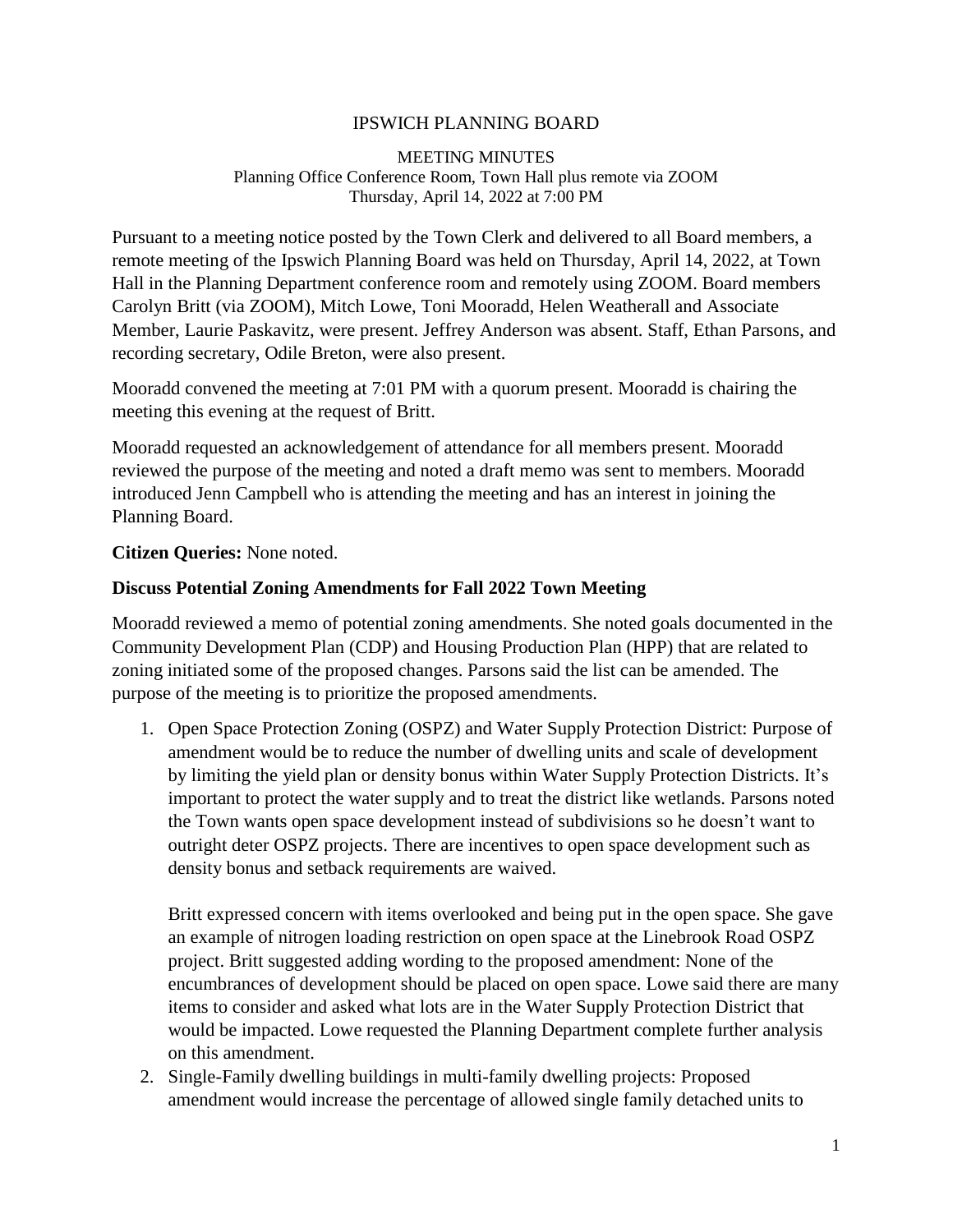50% from 25%. The change addresses flexibility with design, concerns with impervious space, building massing and a need to find balance between development and open space. Britt noted the percentage cannot be 100% as that would allow an applicant to circumvent subdivision regulations. The development should not be predominantly single-family dwellings. Co-housing was discussed but not pursued as an amendment. Lowe noted the proposed amendment needs to be updated for CDP and HPP. Parsons to review for specific items in CDP and HPP related to zoning.

- 3. Lot Area: Issues with the current definition in the zoning bylaw. Proposal would amend the table of dimensional and density requirements to increase the upland area. The buildable area should determine the density. The purpose of this amendment is to have size of building to be in line with the size of the buildable portion of the lot. Lowe noted some lots may not be contiguous.
- 4. Building Height: Building height contributes to overall building massing. The 45 ft. maximum height is proposed to be replaced with 37 ft. in the General Business and Highway Districts. Britt said 45 ft. is too high for the Intown Residence District (IR).
- 5. Drive-thru businesses: Mooradd noted it is currently allowed by right in certain zoning districts. It is prohibited in the Central Business District except for fast food establishments. The amendment would prohibit drive-thru in the Central and General Business Districts. It would allow them in the commercial-oriented Planned Commercial District and Highway Business District.
- 6. Floor Area Ratio: This is to allow an appropriate size building. It was noted that floor area ratio is used in the RRB District for development. Incongruous massing seems to be an issue for the IR District as well. Parsons said the Planning Department would like to evaluate the effectiveness of using floor area ratio on the Neck. He said it is difficult to get the right ratio. It is complicated and needs more analysis. Mooradd suggested a working group for this topic.
- 7. Administrative items: Change title from Board of Selectmen to Select Board in the Zoning Bylaw. It was noted that there are no specific lighting installation regulations. For lighting, the proposed change should achieve lighting that does not cross property boundaries. It was noted the regulation will not change behavior. Britt suggested reviewing bylaws of other communities such as Rockport. Britt also suggested prohibiting gas lighting.
- 8. Mixed-use Development on Rt. 1: To allow for mixed-use commercial and residential development on Rt.1. Parsons noted a special permit is needed for commercial businesses. He suggested changing the Table of Use to allow for retail and personal consumer use establishments by right. He noted a change in tenant requires a special permit, which can be onerous for businesses trying to open in a planned commercial district.
- 9. Gross Floor Area definition: It was noted that floor area is in the Zoning Bylaw but not Gross Floor Area. There needs to be consistency with definitions throughout the Zoning Bylaw.
- 10. Tandem Parking: It is not specifically prohibited in the Zoning Bylaw. Britt noted there are rare situations where tandem parking would be approved and would be limited to